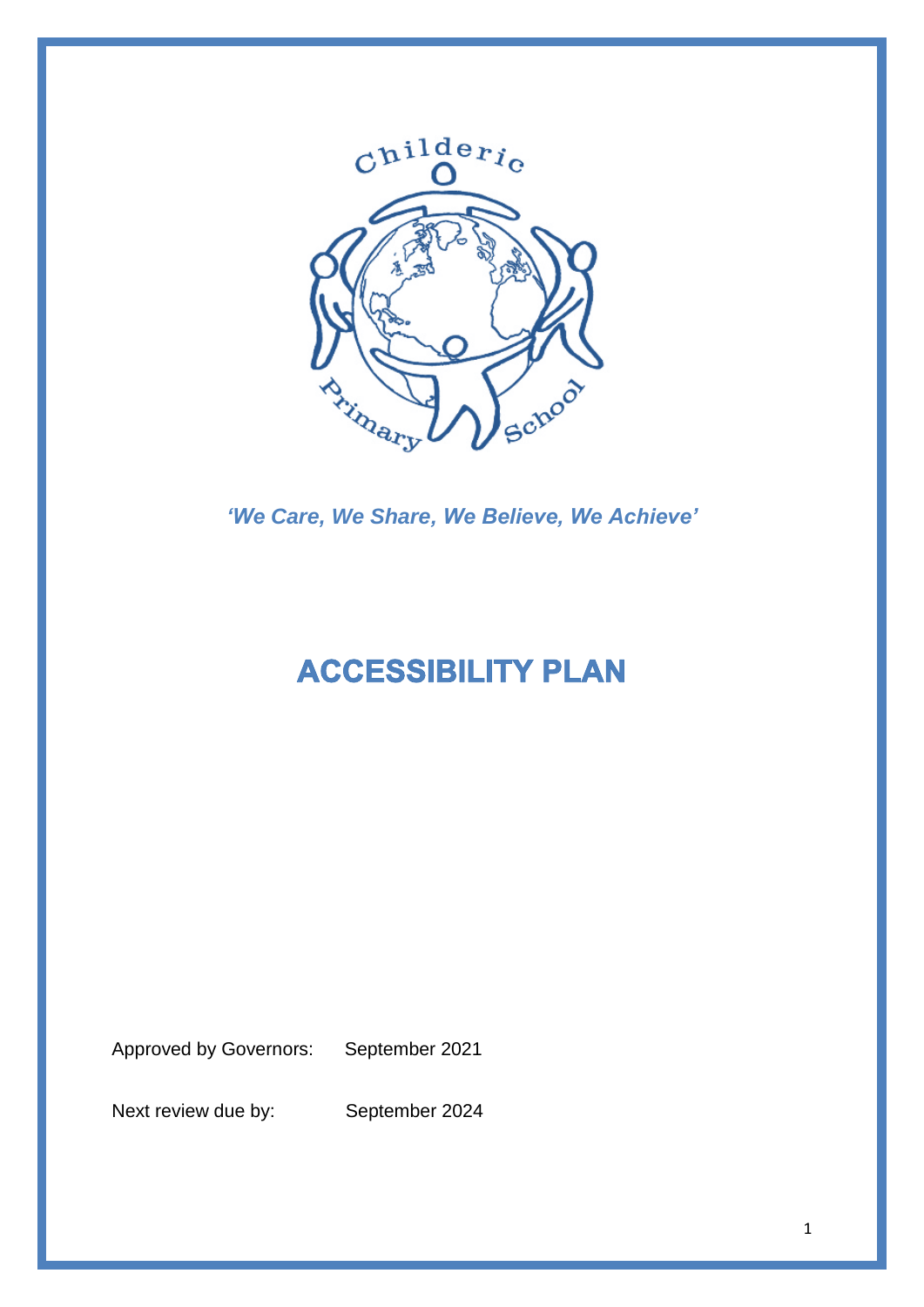# **Contents**

#### <span id="page-1-0"></span>**1. Aims**

Schools are required under the Equality Act 2010 to have an accessibility plan. The purpose of the plan is to:

- Increase the extent to which disabled pupils can participate in the curriculum
- Improve the physical environment of the school to enable disabled pupils to take better advantage of education, benefits, facilities and services provided
- Improve the availability of accessible information to disabled pupils

Our school aims to treat all its pupils fairly and with respect. This involves providing access and opportunities for all pupils without discrimination of any kind.

At Childeric, we believe that all children, including those with special educational needs or disabilities, should have access to high quality teaching, as well as a broad and balanced curriculum. Here at Childeric, our aim is to ensure that all children are successful learners at a pace appropriate to their abilities and stage of development. The staff and governors work together to ensure that all pupils, including those with SEND, reach their full potential, are fully included within the school community and are able to make a successful transition to their next school or setting.

The plan is made available online on the school website. Paper copies are available upon request.

Our school is also committed to ensuring staff are trained in equality issues with reference to the Equality Act 2010, including understanding disability issues.

The school supports any available partnerships to develop and implement the plan.

Our school's complaints procedure covers the accessibility plan. If you have any concerns relating to accessibility in school, the complaints procedure sets out the process for raising these concerns.

We have included a range of stakeholders in the development of this accessibility plan, including pupils, parents, staff and governors of the school.

#### **2. Legislation and guidance**

This document meets the requirements of [schedule 10 of the Equality Act 2010](http://www.legislation.gov.uk/ukpga/2010/15/schedule/10) and the Department for Education (DfE) [guidance for schools on the Equality Act 2010.](https://www.gov.uk/government/publications/equality-act-2010-advice-for-schools)

The Equality Act 2010 defines an individual as disabled if they have a physical or mental impairment that has a 'substantial' and 'long-term' adverse effect on their ability to undertake normal day to day activities.

Under the [Special Educational Needs and Disability \(SEND\) Code of Practice,](https://www.gov.uk/government/publications/send-code-of-practice-0-to-25) 'long-term' is defined as 'a year or more' and 'substantial' is defined as 'more than minor or trivial'. The definition includes sensory impairments such as those affecting sight or hearing, and long-term health conditions such as asthma, diabetes, epilepsy and cancer.

Schools are required to make 'reasonable adjustments' for pupils with disabilities under the Equality Act 2010, to alleviate any substantial disadvantage that a disabled pupil faces in comparison with non-disabled pupils. This can include, for example, the provision of an auxiliary aid or adjustments to premises.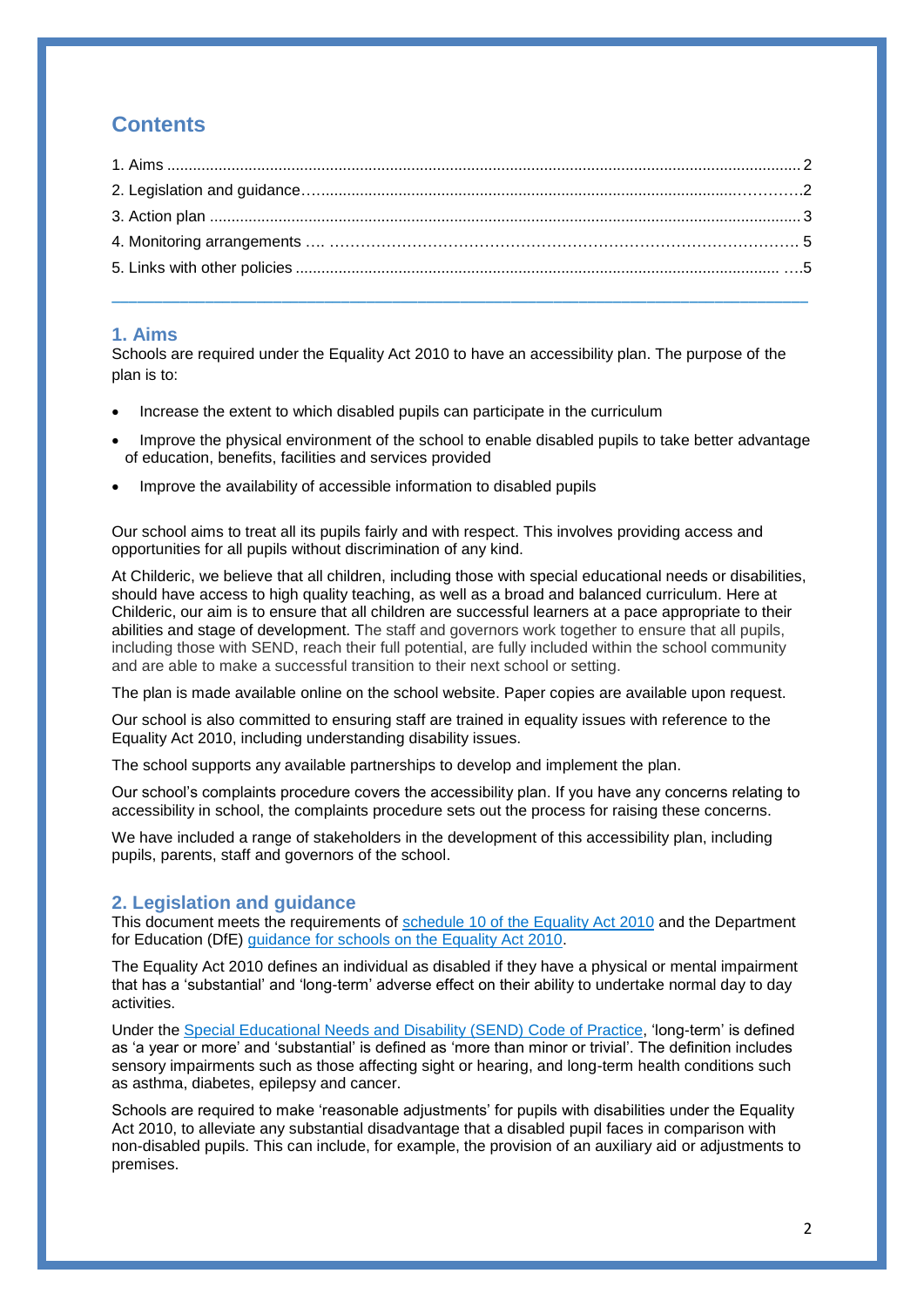## **3. Action plan**

This action plan sets out the aims of our accessibility plan in accordance with the Equality Act 2010.

<span id="page-2-0"></span>

| <b>AIM</b>                                                              | <b>CURRENT GOOD</b><br><b>PRACTICE</b>                                                                                                                                                                                                                                                                                                                                                                                                                                                                                           | <b>OBJECTIVES</b>                                                                      | <b>ACTIONS TO BE</b><br><b>TAKEN</b> | <b>PERSON</b><br><b>RESPONSIBLE</b> | DATE TO<br><b>COMPLETE</b><br><b>ACTIONS BY</b> | <b>SUCCESS</b><br><b>CRITERIA</b>                                                                                      |
|-------------------------------------------------------------------------|----------------------------------------------------------------------------------------------------------------------------------------------------------------------------------------------------------------------------------------------------------------------------------------------------------------------------------------------------------------------------------------------------------------------------------------------------------------------------------------------------------------------------------|----------------------------------------------------------------------------------------|--------------------------------------|-------------------------------------|-------------------------------------------------|------------------------------------------------------------------------------------------------------------------------|
| Increase access<br>to the curriculum<br>for pupils with a<br>disability | Our school offers a<br>differentiated curriculum<br>for all pupils<br>We use resources tailored<br>to the needs of pupils who<br>require support to access<br>the curriculum<br>Curriculum resources<br>include examples of<br>people with disabilities<br>Curriculum progress is<br>tracked for all pupils,<br>including those with a<br>disability<br>Targets are set effectively<br>and are appropriate for<br>pupils with additional<br>needs<br>The curriculum is reviewed<br>to ensure it meets the<br>needs of all pupils | To improve the skills<br>of new members of<br>staff working with<br>children with SEND | Arrange training as<br>required.     | SENCO and SLT                       | Ongoing                                         | The whole school<br>community will<br>be aware of how<br>to support<br>children with<br>SEND to ensure<br>equal access |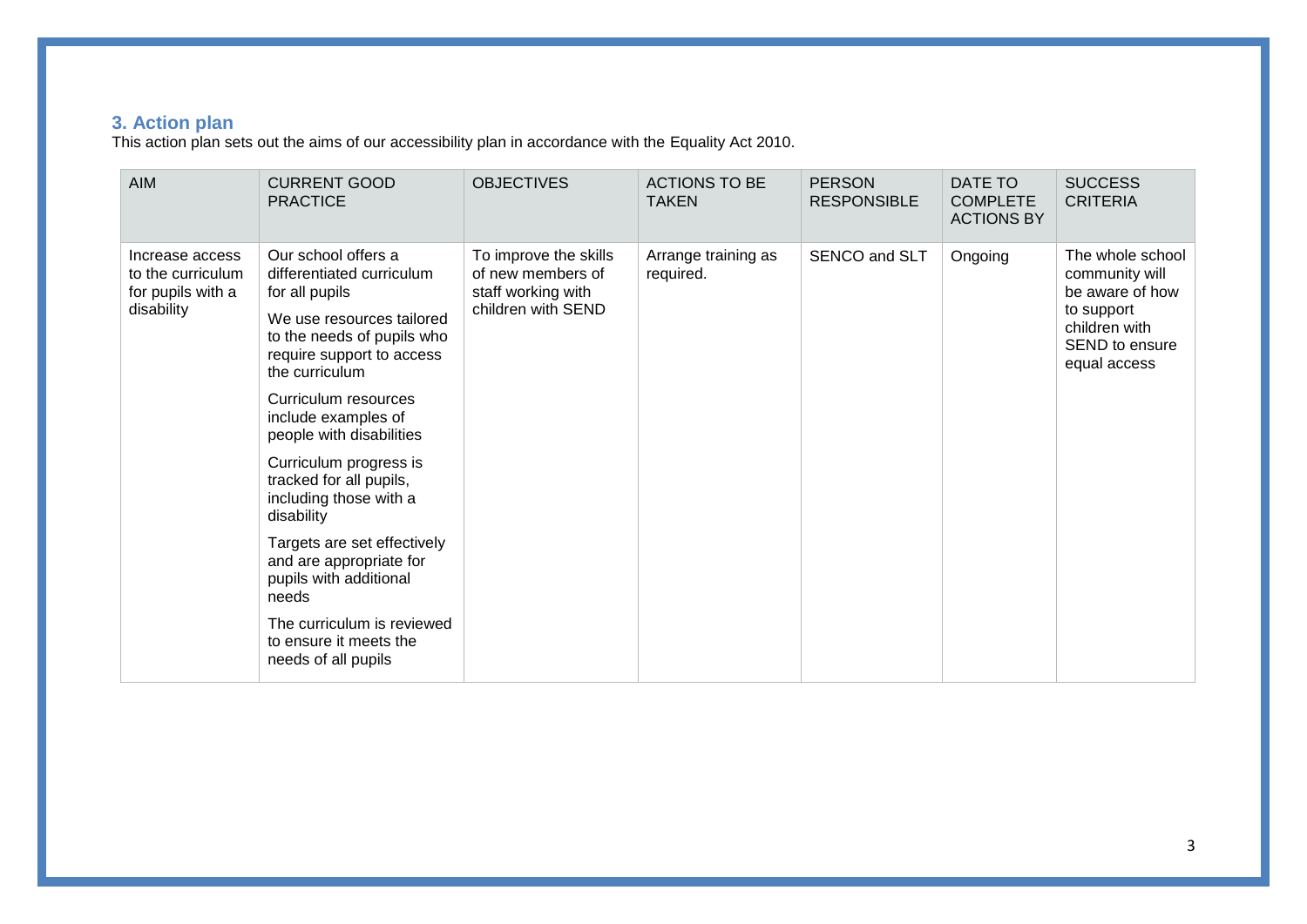| <b>AIM</b>                                                                  | <b>CURRENT GOOD</b><br><b>PRACTICE</b>                                                                                                                                    | <b>OBJECTIVES</b>                                                     | <b>ACTIONS TO BE</b><br><b>TAKEN</b>                   | <b>PERSON</b><br><b>RESPONSIBLE</b>           | DATE TO<br><b>COMPLETE</b><br><b>ACTIONS BY</b> | <b>SUCCESS</b><br><b>CRITERIA</b>                                     |
|-----------------------------------------------------------------------------|---------------------------------------------------------------------------------------------------------------------------------------------------------------------------|-----------------------------------------------------------------------|--------------------------------------------------------|-----------------------------------------------|-------------------------------------------------|-----------------------------------------------------------------------|
| Improve and<br>maintain access<br>to the physical<br>environment            | The environment is<br>adapted to the needs of<br>pupils as required. This<br>includes:                                                                                    | To ensure that in and<br>around the school can<br>be accessed by all. | Health and safety<br>checks to be carried<br>out       | Headteacher and<br><b>Premises</b><br>Manager | As required                                     | Areas of the<br>physical<br>environment that<br>require               |
|                                                                             | Ramps                                                                                                                                                                     |                                                                       |                                                        |                                               |                                                 | improvements<br>are met                                               |
|                                                                             | Elevators                                                                                                                                                                 |                                                                       |                                                        |                                               |                                                 |                                                                       |
|                                                                             | Corridor width                                                                                                                                                            |                                                                       |                                                        |                                               |                                                 |                                                                       |
|                                                                             | Disabled parking bays                                                                                                                                                     |                                                                       |                                                        |                                               |                                                 |                                                                       |
|                                                                             | Disabled toilets and<br>changing facilities                                                                                                                               |                                                                       |                                                        |                                               |                                                 |                                                                       |
|                                                                             | Resources at wheelchair-<br>accessible height                                                                                                                             |                                                                       |                                                        |                                               |                                                 |                                                                       |
|                                                                             | Storage for<br>wheelchair/pushchair                                                                                                                                       |                                                                       |                                                        |                                               |                                                 |                                                                       |
| Improve the<br>delivery of<br>information to<br>pupils with a<br>disability | Our school uses a range of<br>communication methods to<br>ensure information is<br>accessible. This includes:<br>Internal signage<br>Large print resources<br><b>PECS</b> | To improve and<br>increase the use of<br>pictorial<br>representations | Train for new staff to<br>create and use<br>PECS cards | <b>SENCO</b>                                  | Ongoing                                         | <b>Barriers</b> to<br>communication<br>will be reduced<br>or removed. |
|                                                                             |                                                                                                                                                                           |                                                                       |                                                        |                                               |                                                 |                                                                       |